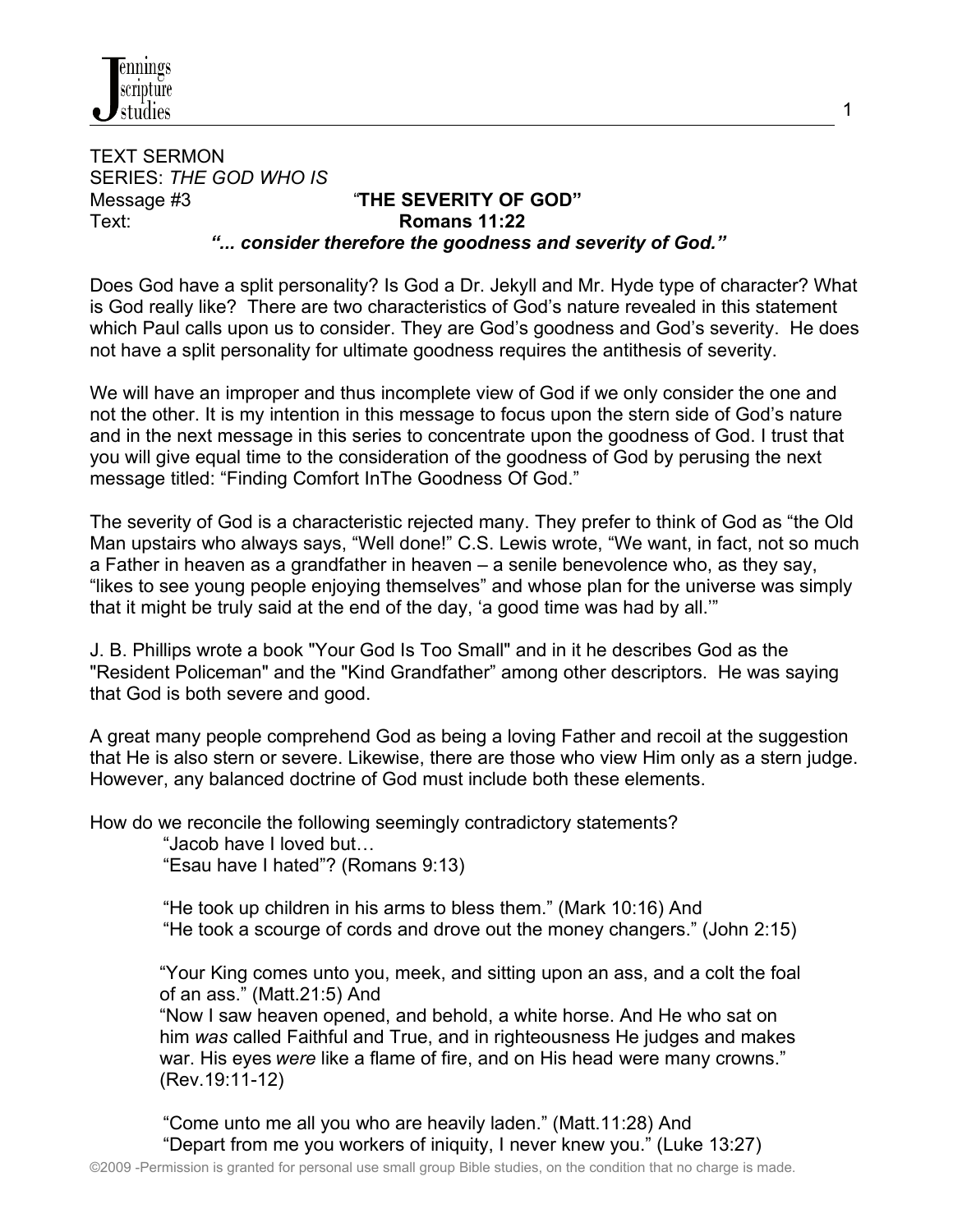

 One time He called one group of people" sheep" and "friends." (John 10) And He called another group "snakes" and "vipers". (Matt.23:33)

 He is pictured in scripture as a Lamb. (John 1:29,36) And He is also portrayed as a Lion. (Rev. 5:5)

In the life and ministry of the Lord Jesus we see both attributes: *"*goodness" and "severity" displayed. Both are characteristics of the one true and living God. Let us explore the Bible's teaching on the subject further by: (1) Examining what scripture says about God's sternness, severity, wrath, judgment; (2) Noting some instances where God exercised His sternness; (3) And consider some positive results of the severe side of God's nature.

## **I. GOD'S SEVERITY EXAMINED.**

"Consider therefore the goodness and severity of God." (Or**,** "the kindness and sternness of God." niv).

 We need some context to this statement. The Greek word translated "severity" or "sternness" is "apotomos" and means "to cut abruptly; to sever." The context of Paul's statement is the use of the agricultural metaphor of cutting off and grafting in. He uses this metaphor to express that act of God's justice and mercy by which the Jews were rejected, and the Gentiles elected.

 To get a "feel" for what Paul is talking about read Romans 11:22,23 which says, "Therefore consider the goodness and severity of God: on those who fell, severity; but toward you, goodness, if you continue in His goodness. Otherwise you also will be cut off. And they also, if they do not continue in unbelief, will be grafted in, for God is able to graft them in again."

This was the goodness of the heavenly gardener toward Gentiles; but it was seen as severity to the Jews. Nevertheless the principle holds. The holy nature of God leads Him to sever whatever is corrupt. The word English word "severe" comes from the same root word from which the word "sever" comes. God severs, God is severe.

 Those who cannot accept the truth about God's severity do not base their view of God upon scripture. I have heard many say*,* "God is too good to send anyone to Hell"*.* That is a revelation of one's ignorance of Who God actually is as revealed in His Word.

 There are numerous references to God's severity, sternness, wrath, judgment in the Bible. For starters:

**Ps. 7:11** "God is angry with the wicked every day."

 **Ps. 9:16-17** "The Lord is known by the judgment which he executes … the wicked shall be turned into hell and all the nations that forget God."

However, one extended passage in which the stern side of God's nature is revealed in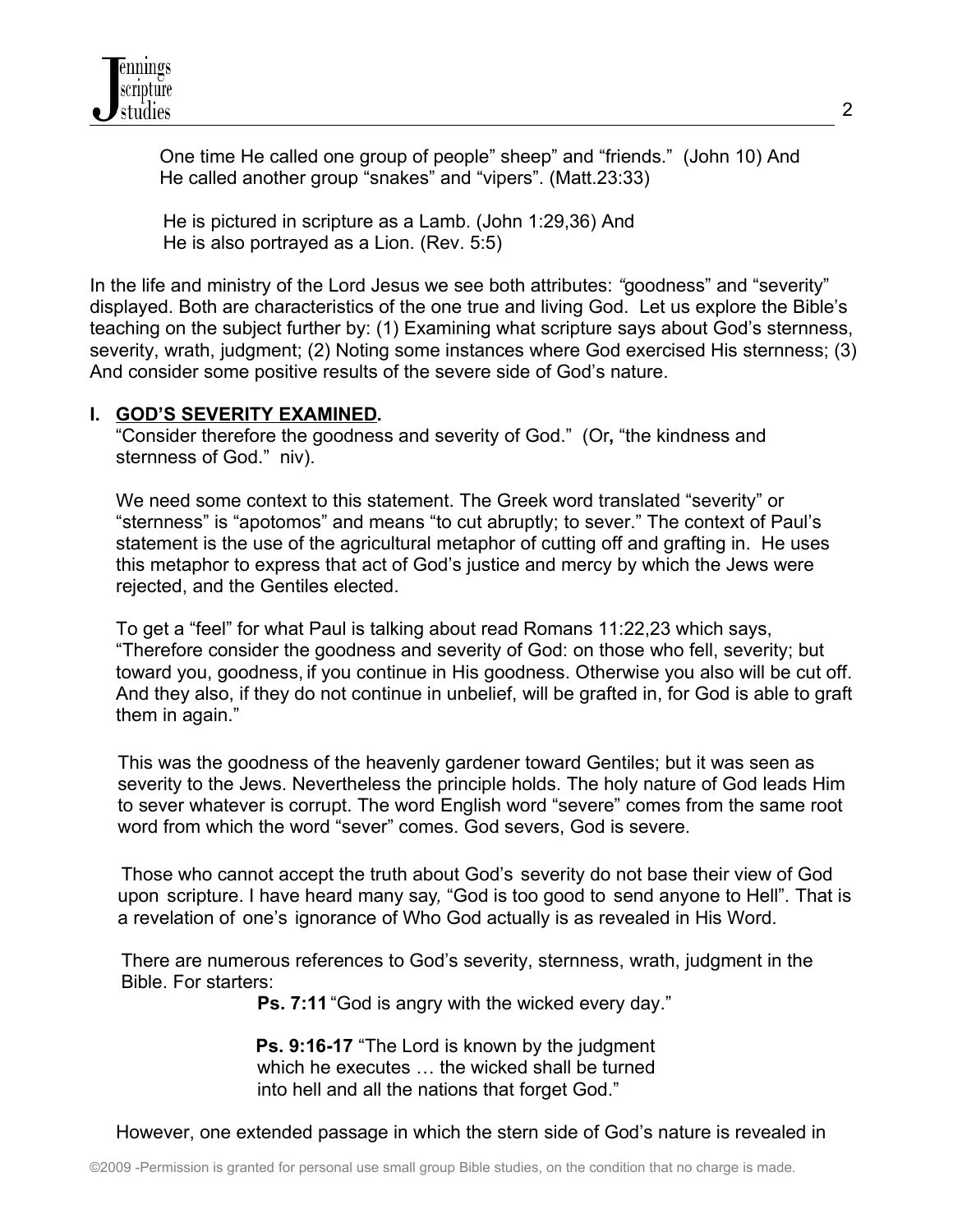

 some detail is Romans 2:3-11. Here we learn nine facts about the stern side of God's nature as seen in His judgments:

# A. **God's judgment is according to truth**.

"But we know that the judgment of God is according to truth." (Rom. 2:2)

## B. **God's judgment is inescapable**.

"And do you think …. that you will escape the judgment of God? (Rom. 2:3)

## C. **God's judgment is preceded by His goodness.**

**"**Or do you despise the riches of His goodness, forbearance, and longsuffering, not knowing that the goodness of God leads you to repentance? (Rom.2:4) God's love always precedes His wrath, His goodness always precedes His severity. The order in Romans 11:22 is purposeful. His severity follows rejected goodness. If His goodness in Jesus Christ is rejected we have only ourselves to blame.

God judges because He is too good to allow sin to go unpunished. What sort of God would He be if He promised to judge evil but then did not keep His word? Continuing we see that,

- D. **God's judgment is righteous.**  "the righteous judgment of God…." (Rom. 2:5)
- E. **God's judgment is all-inclusive**.

"who will render to each one according to his deeds": (Rom. 2:6)

F. **God's judgment follows rejected truth**.

"but to those who are self-seeking and do not obey the truth, but obey unrighteousness —indignation and wrath, tribulation and anguish…." (Rom.2:8)

- G. **God's judgment is meted out in equity**. 2:9 "on every soul of man who does evil, of the Jew first and also of the Greek."
- H. **God's judgment is administered by Jesus Christ.** "in the day when God will judge the secrets of men by Jesus Christ …" (Rom.2:16)
- I. **God's judgment is according to the gospel**. "according to my gospel." (Rom. 2:16)

In examining only a few scriptures we see that there is the severe side to God's nature. Let us now look at some of the many examples we could cite when God exercised His severity:

## **II. GOD'S SEVERITY EXERCISED.**

Some of the scriptures that record God's judgments are: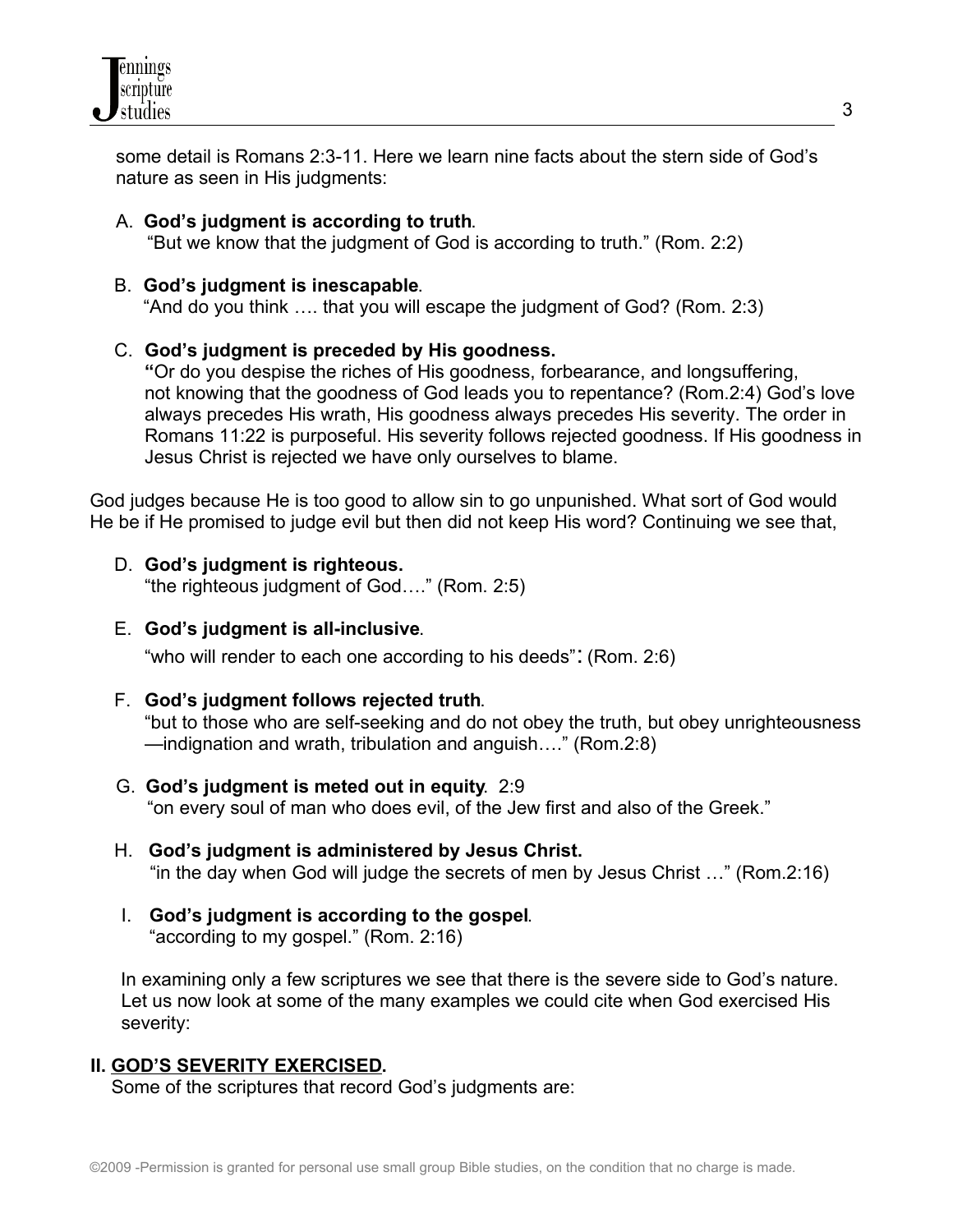## A. **II Peter 2:4**

"God did not spare the angels who sinned, but cast them down to hell and delivered them into chains of darkness, to be reserved for judgment."

# B. **II Peter 2:5**

 God "did not spare the ancient world, but saved Noah, one of eight people, a preacher of righteousness bringing in the flood on the world of the ungodly."

## C. **II Peter 2:6 & 9**

 God turned "the cities of Sodom and Gomorrah into ashes, condemned them to destruction, making them an example to those who afterward would live ungodly." And v. 9 "the Lord knows how to deliver the godly out of temptations and to reserve the unjust under punishment for the day of judgment,"

## D. **Jude v. 5**

 "Though you already know all this, I want to remind you that the Lord delivered his people out of Egypt, but later destroyed those who did not believe."

## E. **Jude Vs. 6**

"And the angels who did not keep their positions of authority but abandoned their own home - these he has kept in darkness, bound with everlasting chains for judgment on the great Day".

## F. **Jude Vs. 7**

 "In a similar way, Sodom and Gomorrah and the surrounding towns gave themselves up to sexual immorality and perversion. They serve as an example of those who suffer the punishment of eternal fire"

## G. **Romans 8:32**

"He who did not spare His own Son, but delivered Him up for us all………."

The question that should come to each mind is asked in Hebrews 2:3, "how shall we escape if we ignore such a great salvation?" (niv)

 We have examined generally the subject of God's severity; we have read about God exercising His severity and now let us conclude by looking at some of the positive outcomes of God's severity for His children.

## **III. GOD'S SEVERITY EDIFIES**.

 Proverbs 3:11-12 gives us guidance at this point. Soloman the wise wrote, "My son, do not despise the chastening of the LORD, nor detest His correction; For whom the LORD loves He corrects, just as a father the son in whom he delights."

 Additional perspective is given us in Hebrews 12:6-9 – "And you have forgotten the exhortation which speaks to you as to sons: 'My son, do not despise the chastening of the LORD, nor be discouraged when you are rebuked by Him; for whom the LORD loves He chastens, and scourges every son whom He receives.' If you endure chastening, God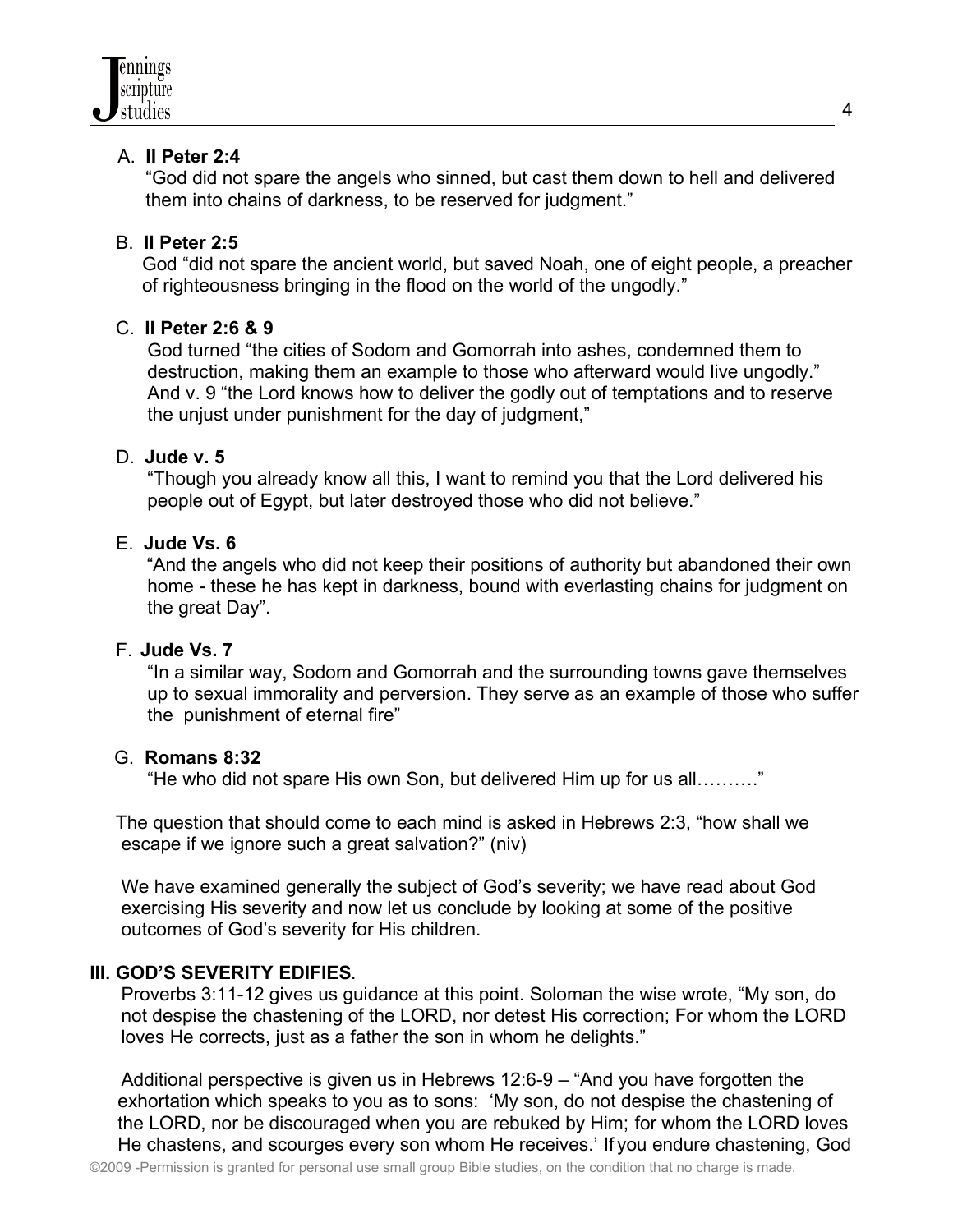deals with you as with sons; for what son is there whom a father does not chasten? But if you are without chastening, of which all have become partakers, then you are illegitimate and not sons. Furthermore, we have had human fathers who corrected us*,* and we paid them respect. Shall we not much more readily be in subjection to the Father of spirits and live?"

 God is a good Father. His sternness, and/or severity and chastening have as their end the building up of His children. To mention just a few of the positive results of His corrective action we see that:

## A. **It Produces Holiness**.

God chastens us "for our profit, that *we* may be partakers of His holiness." (Heb.12:10)

## B. **It Produces Righteousness.**

 **"**Now no chastening seems to be joyful for the present, but painful; nevertheless, afterward it yields the peaceable fruit of righteousness…." (Hebrews 12:11)

## C. **It Produces Obedience.** .

We know well the story of the disobedient Jonah who, when told by God to go to Nineveh, "ran away from the LORD and headed for Tarshish." (Jonah 1:3) However, after his submersion excursion "Jonah obeyed the word of the LORD and went to Nineveh." (Jonah 3:3)

## D. **It Produces Witnesses.**

 "For we must all appear before the judgment seat of Christ, that each one may receive the things done in the body, according to what he has done, whether good or bad. Knowing, therefore the terror of the Lord, we persuade men." (II Cor. 5:11)

## **CONCLUSION**

Paul admonishes us to "consider the ……severity of God." We have done that. We have briefly reviewed this very solemn subject. Although none of us can say that we fully understand God we are compelled by the revelation that we have of Him in the Word of Truth to exclaim, "Oh, the depth of the riches of the wisdom and knowledge of God! How unsearchable his judgments, and his paths beyond tracing out!" (Romans 11:33)

Having seen something of the severe nature of God we must bow in humble submission to Him or rise up in prideful rebellion against Him to our own eternal detriment.. Whether we believe the witness of His Word about Him the truth is that Jesus Christ is:

- The Lamb of God who takes away the sin of the world. He is also the Lion who judges the sinners of this world.
- He is our Savior. He is also our Judge.
- He is the good God who prepares Heaven and He is the severe God who prepares Hell.